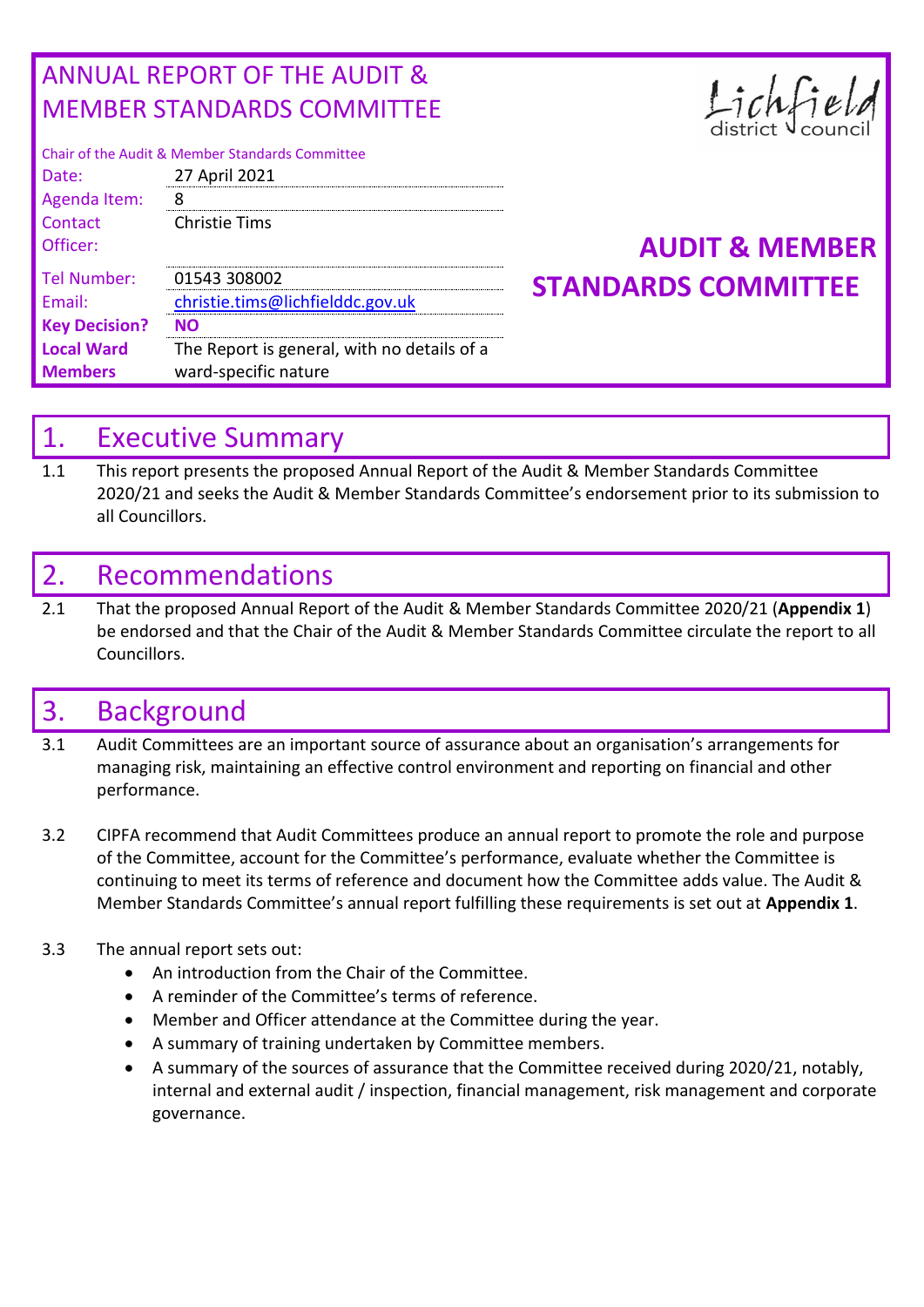| <b>Alternative Options</b>                                      | The Council is not obliged by law to appoint an Audit & Member Standards<br>Committee. However, this has been done in line with good governance practice and<br>CIPFA guidance. |
|-----------------------------------------------------------------|---------------------------------------------------------------------------------------------------------------------------------------------------------------------------------|
| Consultation                                                    | The Audit & Member Standards Committee's consultation and endorsement has<br>been sought.                                                                                       |
| Financial<br>Implications                                       | None.                                                                                                                                                                           |
| Contribution to the<br>Delivery of the<br><b>Strategic Plan</b> | Operation of an effective Audit & Member Standards Committee contributes to all<br>aspects of delivery of the Council's Strategic Plan.                                         |
| Equality, Diversity<br>and Human Rights<br>Implications         | None arising.                                                                                                                                                                   |
| Crime & Safety<br><b>Issues</b>                                 | None arising.                                                                                                                                                                   |
| Environmental<br>Impact                                         | None arising.                                                                                                                                                                   |
| GDPR/Privacy<br><b>Impact Assessment</b>                        | This has been a key area as part of the committee's work programme and challenge<br>during the year.                                                                            |

|   | <b>Risk Description</b>                                                                                                        | How We Manage It                                                           | Severity of Risk (RYG)                                                        |
|---|--------------------------------------------------------------------------------------------------------------------------------|----------------------------------------------------------------------------|-------------------------------------------------------------------------------|
| A | The Audit & Member Standards<br>Committee is ineffective and does not<br>fulfil the requirements of its terms of<br>reference. | Annual reviews of committee<br>effectiveness, work programmes              | Likelihood - Green<br>Impact - Green<br>Severity of Risk - Green (tolerable). |
| B | The value of the Committee's work is<br>not known to the wider Council /<br>organisation / the public.                         | Promotion of the work of the<br>Committee via the annual report<br>process | Likelihood – Green<br>Impact - Green<br>Severity of Risk - Green (tolerable). |
|   |                                                                                                                                |                                                                            |                                                                               |

#### Background documents

Audit & Member Standards Committee agendas, minutes and reports.

## Relevant web links

<https://democracy.lichfielddc.gov.uk/mgCommitteeDetails.aspx?ID=134>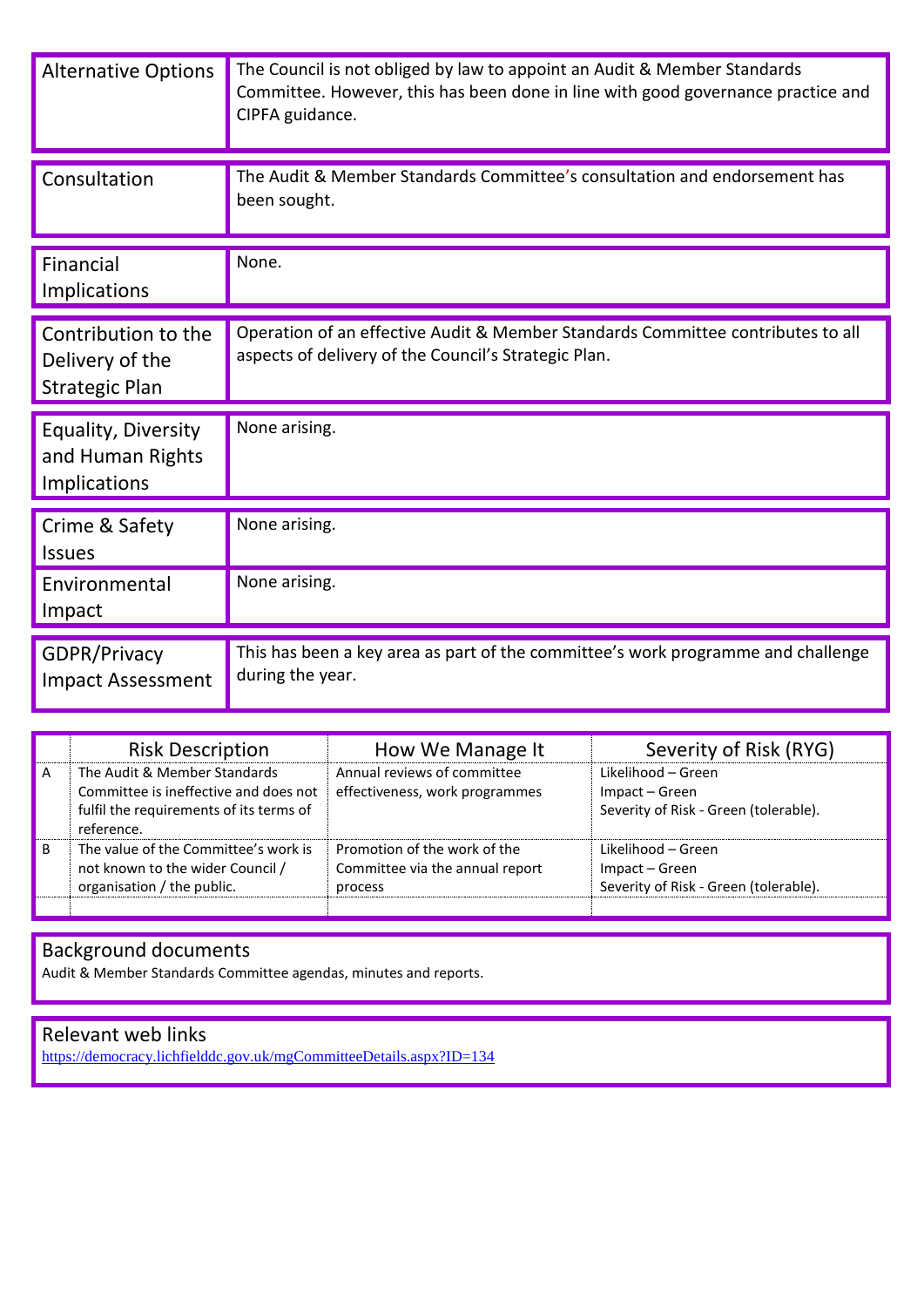Lichfield

**Appendix 1** 

#### **Annual Report of the Audit & Member Standards Committee 2020/21**

#### **1. Introduction from the Chair of the Audit Committee**

The start of the financial year commenced with major uncertainty in many aspects of the Authority's operations, due to Covid-19 issues. The normal income levels were particularly expected to be adversely affected, but unpredictable. The expenditure on Covid-19 related support was largely unbudgeted and uncertain in relation to any confirmed coverage by central government grants.

In relation to the committee's work, this has been entirely online with officers working largely from home. Best practice guidance on management of the online format of meetings is to keep the agenda light and without complex issues to be debated. This guidance is perverse for the Audit & Member Standards Committee, with its remit to examine the complicated organisational matters in detail, so this contradiction has been achieved well, under the circumstances.

The work of the Audit Committee meetings should be visible to members of the public and, as such, meetings have been held remotely via Zoom and broadcast live on YouTube streams. This availability appears to have been well received by a number of viewers. Anyone interested in seeing the committee in action should contact the Council in advance of meetings.

The Annual Report's main purpose is to allow the Council to demonstrate to residents, stakeholders and partners, the significance of the Audit & Member Standards Committee's role and the positive contribution it has made to the Council's overall governance arrangements.

The internal audit programme completion level has been high when compared to the agreed plan and the number of concerns identified throughout the programme have been few. Members have been able to interrogate further where there have been instances of less than adequate assurances.

As we ended the 2020/21 financial year, the District Council continued with Grant Thornton UK as its External Auditor but welcomed a new Lead Engagement team for the 2021/22 audit. There is also a new shared Head of Audit, under the internal audit shared service arrangement with Tamworth Borough Council.

The Committee has appreciated the support and assurance the audit personnel have given from these arrangements. Those audit providers who are moving on to other duties have been well received for their positive and proactive approaches to these functions and we look forward to the refresh that the new input will allow.

I am therefore thankful for all members and officers who have contributed to the work of the committee over the last 12 months but particularly in the more challenging circumstances created by Covid-19 influences.

As recovery continues from the pandemic, there will be an emerging programme of work planned. This will include seeking continuing assurance against the Council's response to Covid-19, the significant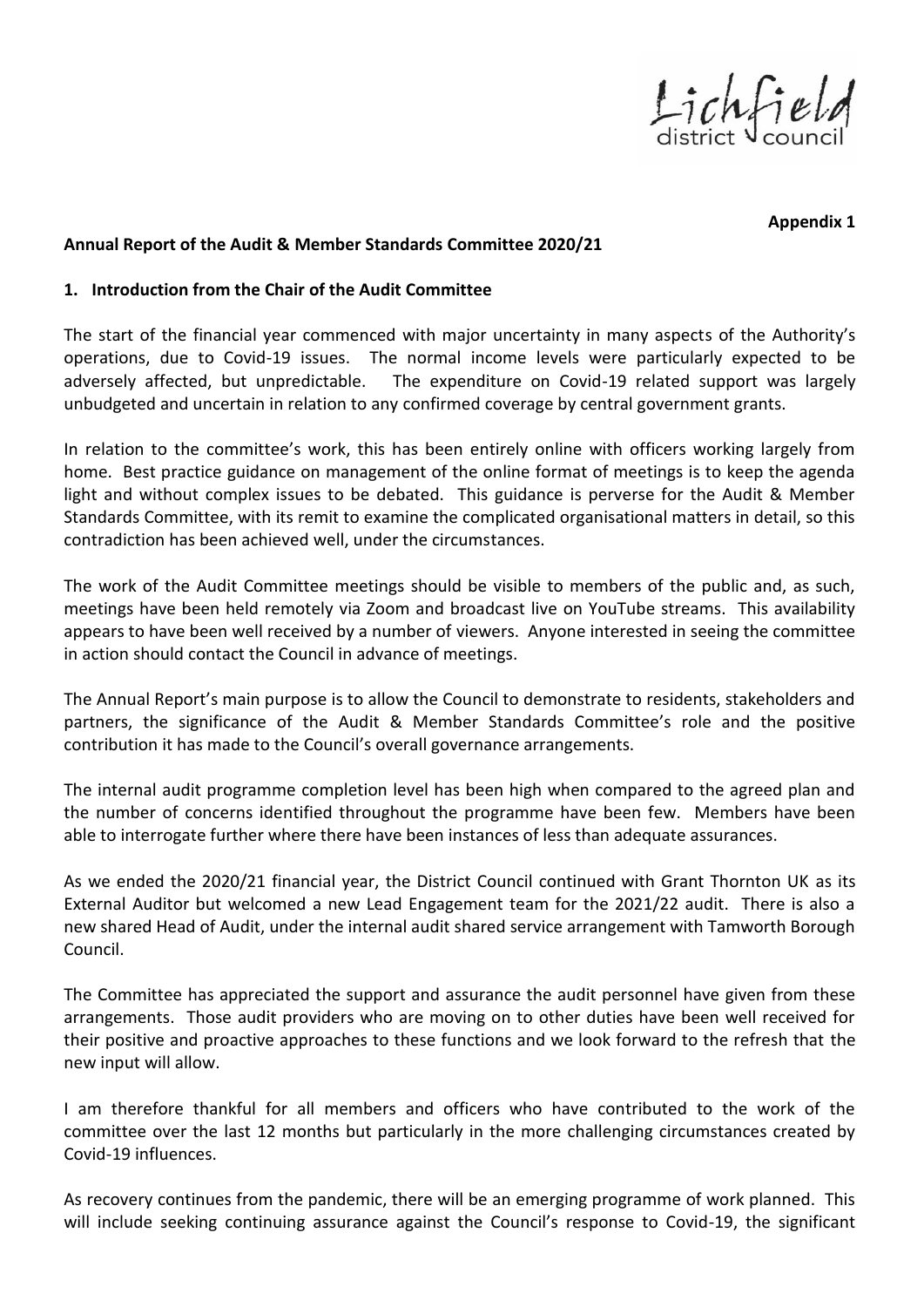financial challenges facing us, as well as continuing to ensure the Council's overall governance framework remains fit for purpose.

#### **Councillor Colin Greatorex, Chair of the Audit & Member Standards Committee 2020/21 April 2021**

#### **2. Terms of Reference**

The terms of reference, which the Committee operated to during 2020/21, is detailed at Part 3 of the Council's constitution at the following link: <https://democracy.lichfielddc.gov.uk/documents/s8011/Part%203%20Final%20v4.pdf>

#### **3. Member and Officer Attendance**

The Audit & Member Standards Committee met 6 times during the 2020/21 municipal year.

Membership of the Audit & Member Standards Committee during the 2020/21 municipal year and their attendance is detailed below:

|                                   | Date of Committee Meeting |          |          |                      |                      |          |
|-----------------------------------|---------------------------|----------|----------|----------------------|----------------------|----------|
| Audit & Member Standards          | 22/07/20                  | 07/10/20 | 12/11/20 | 03/02/21             | 25/03/21             | 27/04/21 |
| Committee Member                  |                           |          |          |                      |                      |          |
| <b>Councillor Colin Greatorex</b> | ☑                         | ☑        | ☑        | $\blacktriangledown$ | ☑                    | ☑        |
| Councillor Wai-Lee Ho             | ☑                         | ☑        | ☑        | $\blacktriangledown$ | ☑                    | ☑        |
| Councillor Jamie Checkland        | ☑                         | ☑        | ☑        | $\blacktriangledown$ | ☑                    | ☑        |
| <b>Councillor Joanne Grange</b>   | ☑                         | ☑        | ☑        | ☑                    | ☑                    | ☑        |
| <b>Councillor Alastair Little</b> | ☑                         | ☑        | ☑        | ☑                    | ☑                    | ☑        |
| Councillor Steven Norman          | ☑                         | ☑        | ☑        | ☑                    | ☑                    | ☑        |
| <b>Councillor Dave Robertson</b>  | ☑                         | ☑        | ☑        | ☑                    | ☑                    | ☑        |
| <b>Councillor Christopher</b>     | ☑                         | ☑        | ☑        | ☑                    | ☑                    | ☑        |
| Spruce                            |                           |          |          |                      |                      |          |
| <b>Councillor Alan White</b>      | ☑                         |          | ☑        | ⊽                    | $\blacktriangledown$ | ☑        |

A number of the Audit & Member Standards Committee Members also sat on various other Committees. There were no reports received during the year that necessitated members absenting themselves.

Senior officers from the council also attend the Audit & Member Standards Committee meetings as appropriate, including the Head of Finance & Procurement (Section 151), Head of Governance & Performance (Monitoring Officer) and the Shared Head of Audit. The External Auditors also attend and the Cabinet Member for Finance, Procurement, Customer Services and Revenues & Benefits usually observes.

#### **4. Training & Effectiveness**

On 30 November 2020 virtual member training took place covering Communications, Safeguarding and Governance hosted by the Head of Governance & Performance (Monitoring Officer). No specific Audit Committee training has taken place since November 2019, but this will be addressed this coming year.

As part of the Committee's effectiveness review a skills audit will be completed which will shape the future training and development of the Committee in 2021/22.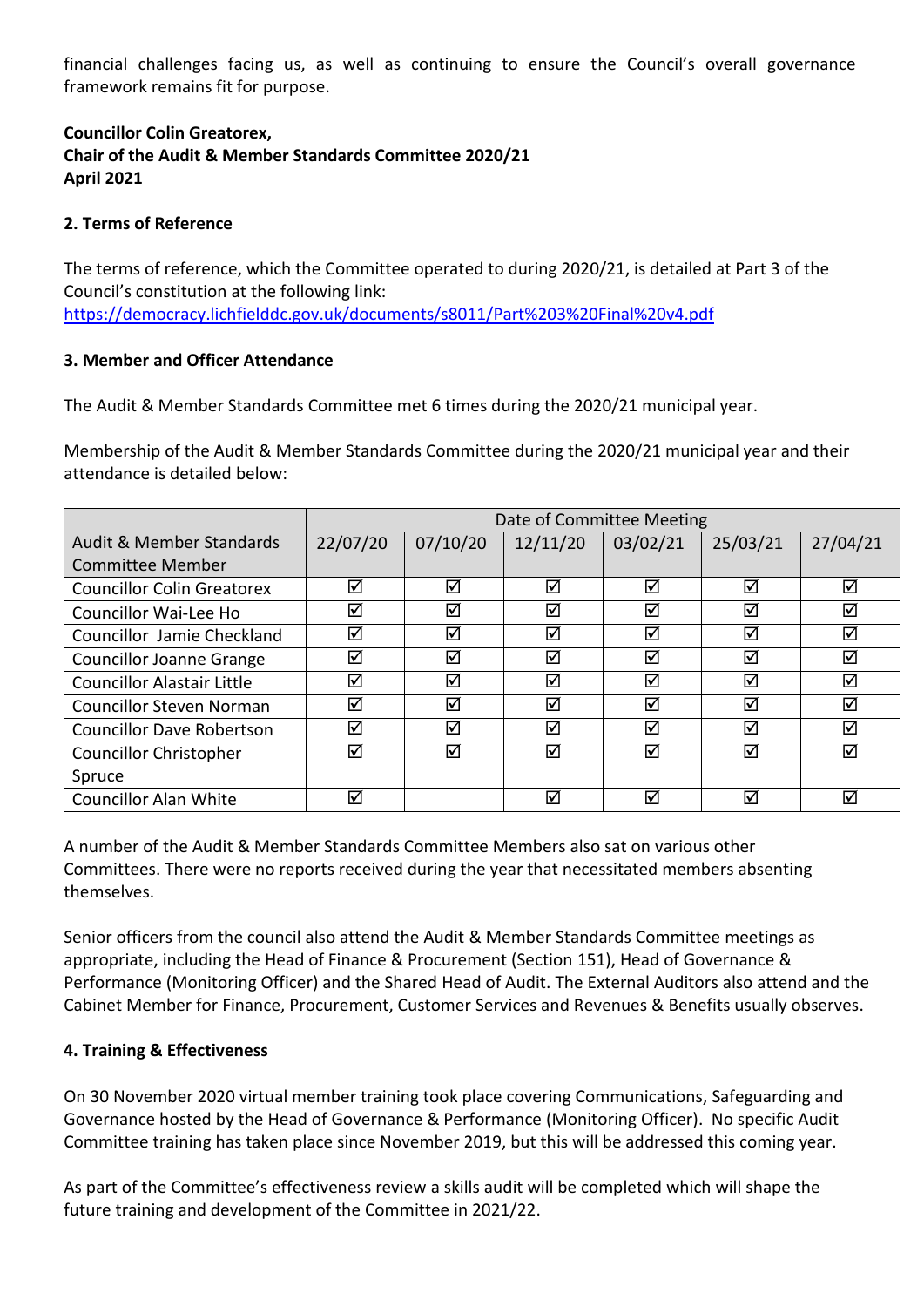#### **5. Sources of Assurance during 2020/21**

In fulfilling its terms of reference, the business conducted by the Audit & Member Standards Committee during 2020/21 is detailed at **Appendix A** per the following themes: -

- **•** Internal Audit
- External Audit / Inspection
- Financial Management
- Risk Management
- Corporate Governance

The Committee gained assurance in 2020/21 from these themes as follows:-

#### **Internal Audit**

In respect of the 2019/20 financial year, a positive Internal Audit Opinion was given from the Shared Head of Audit as follows:

On the basis of our audit work, our opinion on the council's framework of governance, risk management and internal control is adequate in its overall design and effectiveness. Certain weaknesses and exceptions were highlighted by our audit work. These matters have been discussed with management, to whom we have made recommendations. All of these have been, or are in the process of being addressed.

#### **External Audit / Inspection**

The main responsibility of the External Auditor is to report on the Council's Accounts and whether the council has made proper arrangements for securing economy, efficiency and effectiveness in its use of resources. Grant Thornton reported on the 2019/20 Accounts. In Grant Thornton's Annual Audit Report, where they issued an unqualified opinion on both the 2019/20 Accounts and in terms of the value for money assessment, they concluded that:-

#### **Conclusion**

On the basis of our work, having regard to the guidance on the specified criterion issued by the Controller and Auditor General in April 2020, we are satisfied that the Authority put in place proper arrangements for securing economy, efficiency and effectiveness in its use of resources for the year ended 31 March 2020. We certify that we have completed the audit of the financial statements of the Lichfield District Council in accordance with the requirements of the Local Audit and Accountability Act 2014 and the Code of Audit Practice.

The Committee also received positive assurance on the Council's arrangements for the Regulation of Investigatory Powers Act from the Investigatory Powers Commissioners' Office.

#### **Financial Management**

The Committee scrutinised the 2019/20 Statement of Accounts and also received assurances on the Council's financial management arrangements (e.g. treasury management, prudential indicators) from the Head of Finance & Procurement (Section 151 Officer). The Committee also received regular Internal Audit Progress Reports, including a number giving assurance on financial management and controls during the period. The Committee also received assurance on compliance against the new Financial Management Code.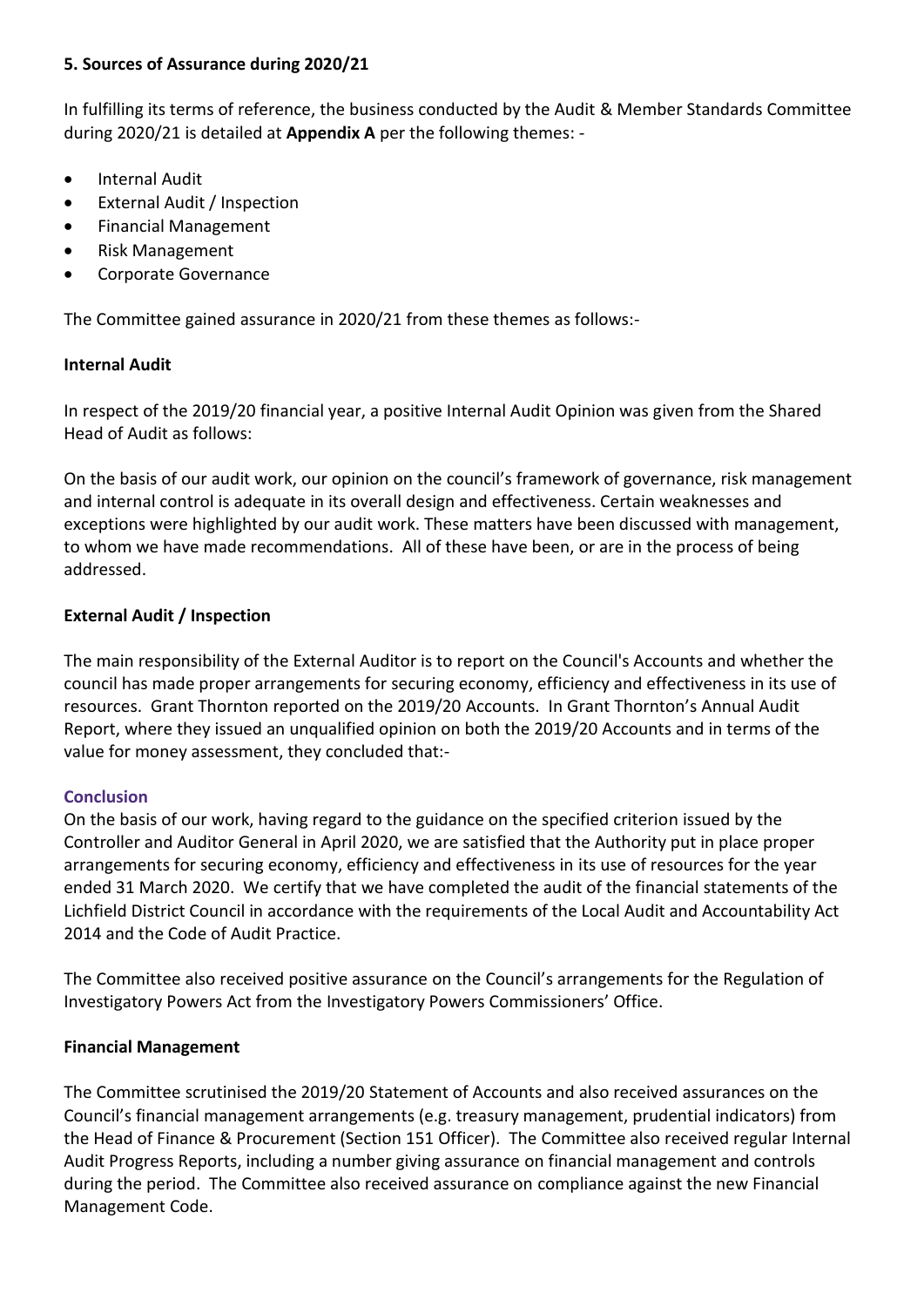#### **Risk Management**

The Committee has received quarterly updates on the Council's Risk Management arrangements via review of the Strategic Risk Register. The risk environment has ultimately transformed in the wake of Covid-19 and has dominated the Council's risk management arrangements this year and will continue to do so into 2021/22. The Council has aligned its strategic risks to the new Strategic Plan as well as introducing the 3 lines of defence model to risk management activities and has developed its sub strategic risk processes.





**SR1:** Pressures on the availability of finance may mean the Council is not able to deliver the key priorities of the strategic plan.

**SR2:** Resilience of teams to effectively respond to a further serious disruption to services.

**SR3**: Capacity and capability to deliver / adapt the new strategic plan to emerging landscape.

**SR4**: Failure to meet governance and / or statutory obligations e.g. breach of the law.

**SR5**: Failure to adequately respond to the wider socio-economic environment over which the Council may have little control, but which may impact on the growth and prosperity of the local area. **SR6**: Failure to innovate and build on positives / opportunities / learning arising (including from the Covid-19 situation) to maximise outcomes for the Council, e.g. technological solutions. **SR7**: Threat to the Council's ICT systems of a cyber-attack.

#### **Corporate Governance**

The Annual Governance Statement (AGS) and review of effectiveness for the 2019/20 financial year, concluded that the effectiveness of the system of internal control was fit for purpose overall.

The Committee also:

- undertook a review of its own effectiveness in line with CIPFA good practice and confirmed that it continued to meet its terms of reference. The Committee also reviewed its skills. Consideration was given to whether appointing an Independent Person was necessary but the Committee concluded that it had sufficient skills and experience in the existing membership to be able to conduct its business effectively.
- received assurances on updates on the Council's Contract Procedure Rules, GDPR/Data Protection, Rules of Confidentiality;
- received an update on the implications for the audit regime resulting from the Redmond Review; and
- received the annual report of the Monitoring Officer and Exceptions and Exemptions to Procedure Rules.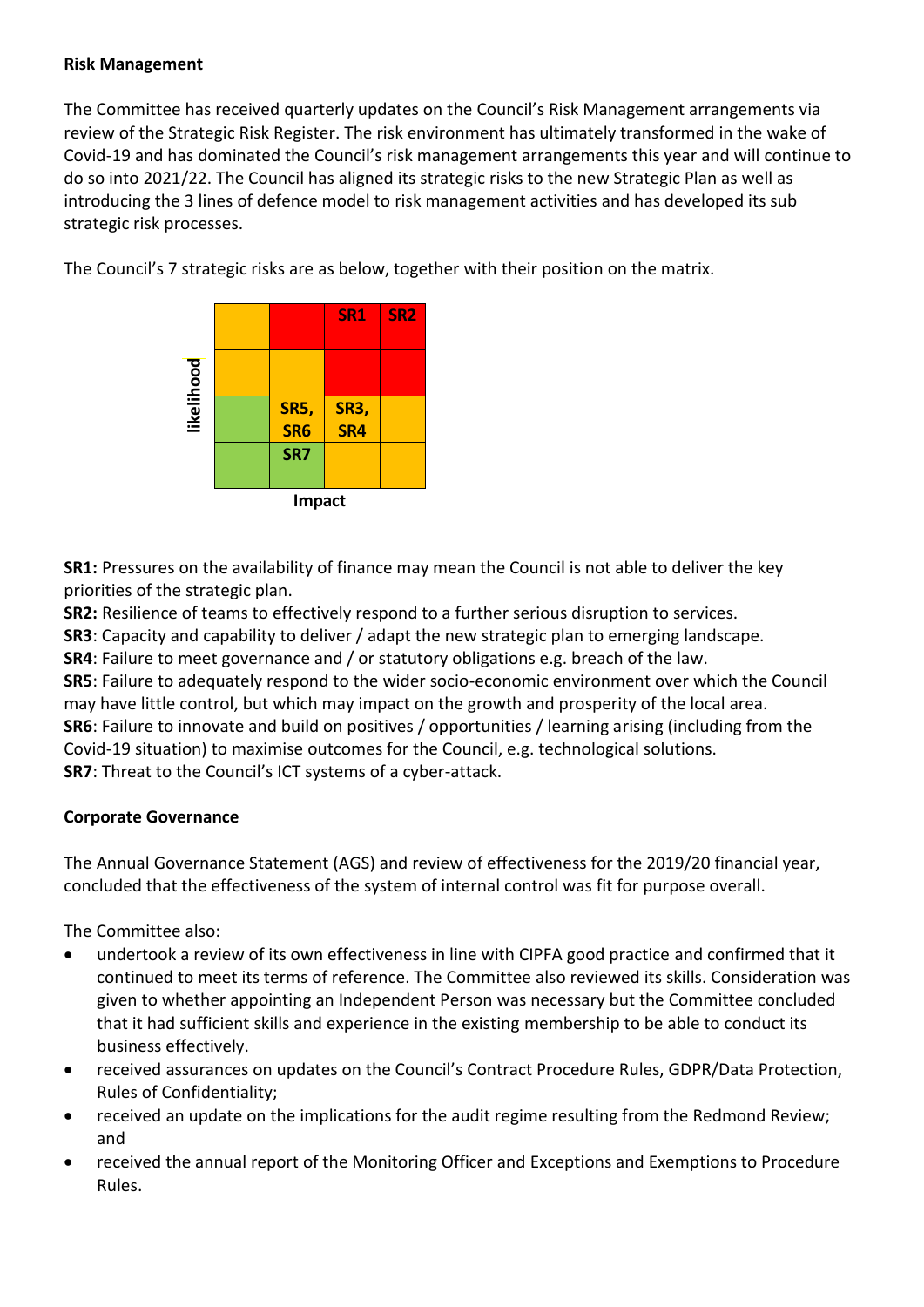Regular updates on the adequacy of the Council's counter fraud arrangements were also taken including the approval of the suite of counter fraud and corruption policies (counter fraud and corruption policy statement, strategy and guidance notes; whistleblowing policy, anti-money laundering policy and prevention of tax evasion policy).

#### **6. Conclusion**

The Committee has been able to confirm that there were no areas of significant duplication or omission in the systems of governance in the authority that had come to the Committee's attention during 2020/21 that were not being adequately resolved.

Through members receiving this report, the role and purpose of the Committee has been promoted and it has demonstrated that the Committee has continued to perform, meet its terms of reference and added value. This work will continue in 2021/22 with the Committee's refreshed work programme.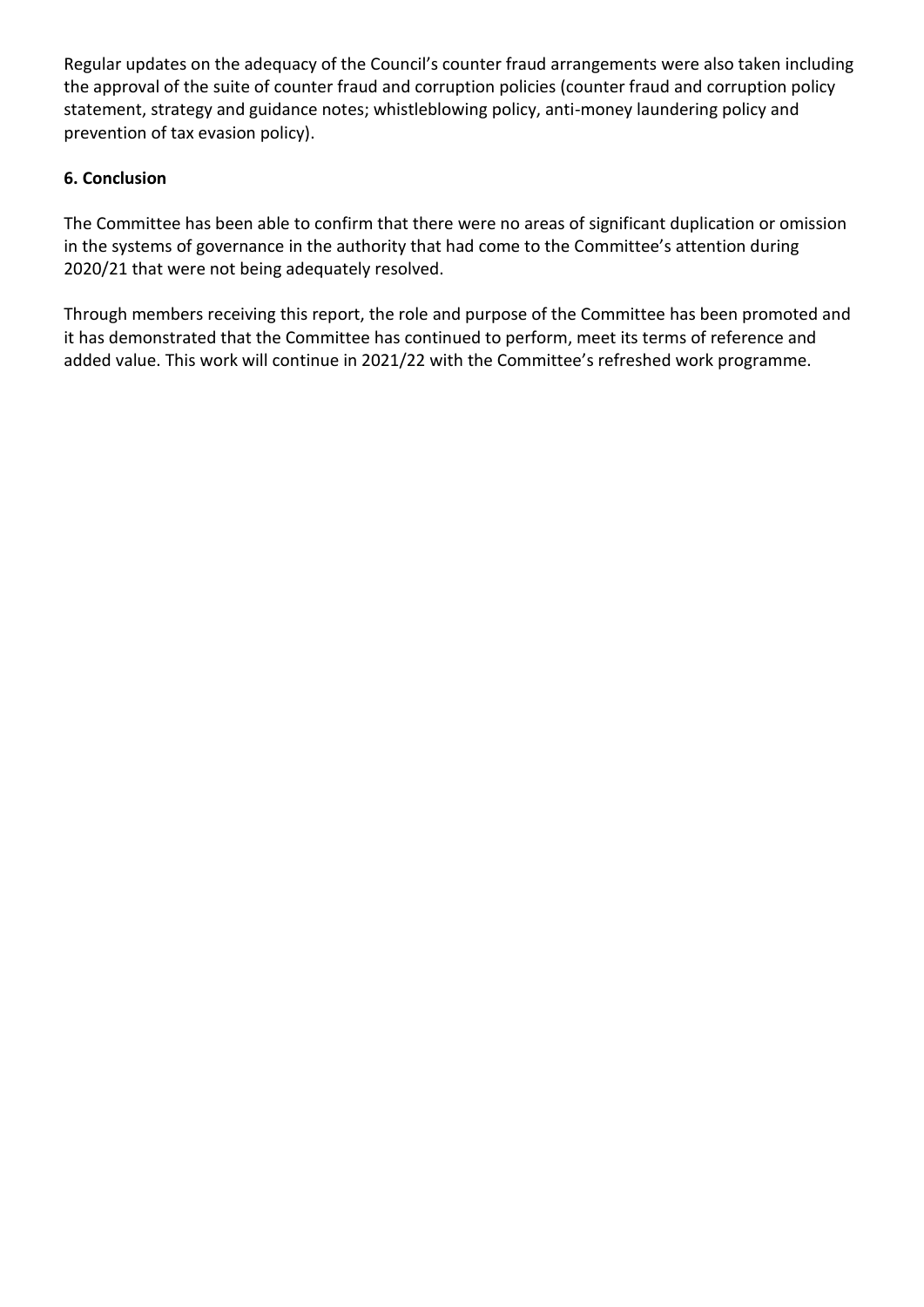## **Summary of Audit & Member Standards Committee Work Plan by Assurance Theme 2020/21**

|                |                                 | <b>Assurance Theme</b>  |                         |                         |            |            |
|----------------|---------------------------------|-------------------------|-------------------------|-------------------------|------------|------------|
| <b>Meeting</b> | Report                          | Internal                | External                | Financial               | Risk       | Corporate  |
| Date           |                                 | Audit                   | Audit /                 | Management              | Management | Governance |
|                |                                 |                         | Inspection              |                         |            |            |
| 22/07/20       | <b>Annual Treasury</b>          |                         |                         | ☑                       |            |            |
|                | Management Report               |                         |                         |                         |            |            |
|                | Annual Governance               |                         |                         | ☑                       |            |            |
|                | Statement                       |                         |                         |                         |            |            |
|                | External Audit - Audit          |                         | ☑                       |                         |            |            |
|                | Plan/Annual Audit fee           |                         |                         |                         |            |            |
|                | letter/informing the risk       |                         |                         |                         |            |            |
|                | assessment                      |                         |                         |                         |            |            |
|                | Annual Report of Internal       | $\overline{\mathsf{M}}$ |                         |                         |            |            |
|                | Audit                           |                         |                         |                         |            |            |
|                | Risk Management Update          |                         |                         |                         | ☑          |            |
|                | Internal Audit Plan,            | ☑                       |                         |                         |            |            |
|                | Charter & Protocol 20/21        |                         |                         |                         |            |            |
|                | Quality Assurance &             | ☑                       |                         |                         |            |            |
|                | Improvement                     |                         |                         |                         |            |            |
|                | Programme/PSIAS                 |                         |                         |                         |            |            |
|                | RIPA reports policy &           |                         |                         |                         |            | ☑          |
|                | monitoring                      |                         |                         |                         |            |            |
| 07/10/20       | <b>Accounting Policies</b>      |                         |                         | ☑                       |            |            |
|                | <b>Statement of Accounts</b>    |                         |                         | ☑                       |            |            |
|                | Audit findings report           |                         | ☑                       |                         |            |            |
|                | 19/20                           |                         |                         |                         |            |            |
| 12/11/20       | Mid-year Treasury               |                         |                         | ☑                       |            |            |
|                | Management Report               |                         |                         |                         |            |            |
|                | <b>CIPFA Financial</b>          |                         |                         | ☑                       |            |            |
|                | Management Code                 |                         |                         |                         |            |            |
|                | <b>Internal Audit Progress</b>  | ☑                       |                         |                         |            |            |
|                | Report                          |                         |                         |                         |            |            |
|                | Risk Management Update          |                         |                         |                         | ☑          |            |
|                | <b>Counter Fraud Update</b>     | ☑                       |                         |                         |            |            |
|                | Report                          |                         |                         |                         |            |            |
|                | <b>GDPR/Data Protection</b>     |                         |                         |                         |            | ☑          |
|                | Policy                          |                         |                         |                         |            |            |
| 03/02/21       | <b>Treasury Management</b>      |                         |                         | ☑                       |            |            |
|                | <b>Statement and Prudential</b> |                         |                         |                         |            |            |
|                | Indicators                      |                         |                         |                         |            |            |
|                | Audit & Member                  |                         |                         | $\overline{\mathbf{S}}$ |            |            |
|                | <b>Standards Committee</b>      |                         |                         |                         |            |            |
|                | <b>Practical Guidance</b>       |                         |                         |                         |            |            |
|                | Redmond Review Report           |                         |                         | ☑                       |            |            |
|                | <b>Internal Audit Progress</b>  | ☑                       |                         |                         |            |            |
|                | Report                          |                         |                         |                         |            |            |
|                | Risk Management Update          |                         |                         |                         | ☑          |            |
|                | The Annual Audit                |                         | ☑                       |                         |            |            |
|                | Letter for LDC                  |                         |                         |                         |            |            |
|                | Certification Work for          |                         | $\overline{\mathbf{N}}$ |                         |            |            |
|                | LDC for year ended 31           |                         |                         |                         |            |            |
|                | March 2020                      |                         |                         |                         |            |            |
|                | Audit Committee LDC             |                         | ☑                       |                         |            |            |
|                | Progress Report and             |                         |                         |                         |            |            |
|                | update year ended 31            |                         |                         |                         |            |            |
|                | <b>March 2021</b>               |                         |                         |                         |            |            |